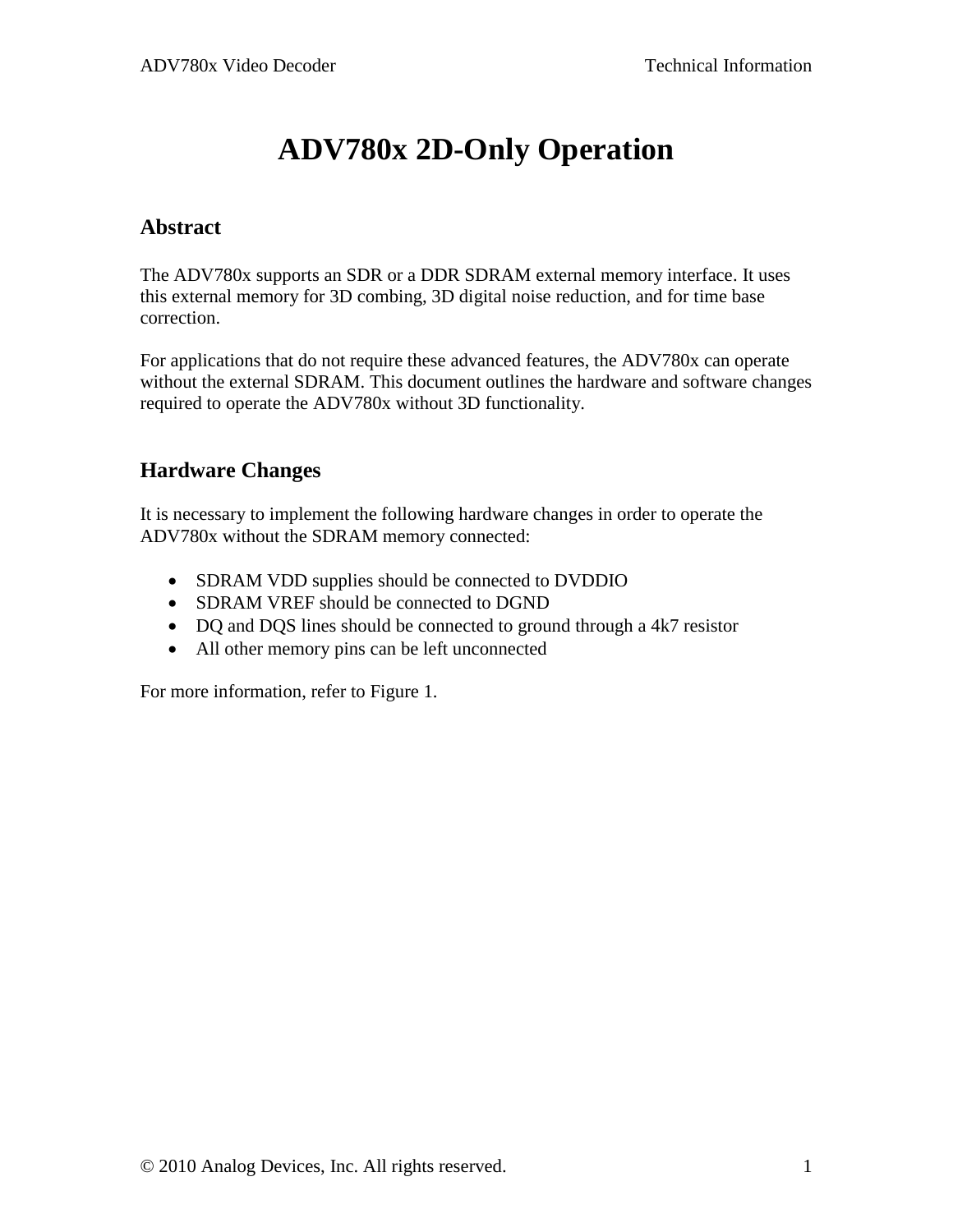

<span id="page-1-0"></span>**Figure 1: Typical Connection Diagram (without external memory)**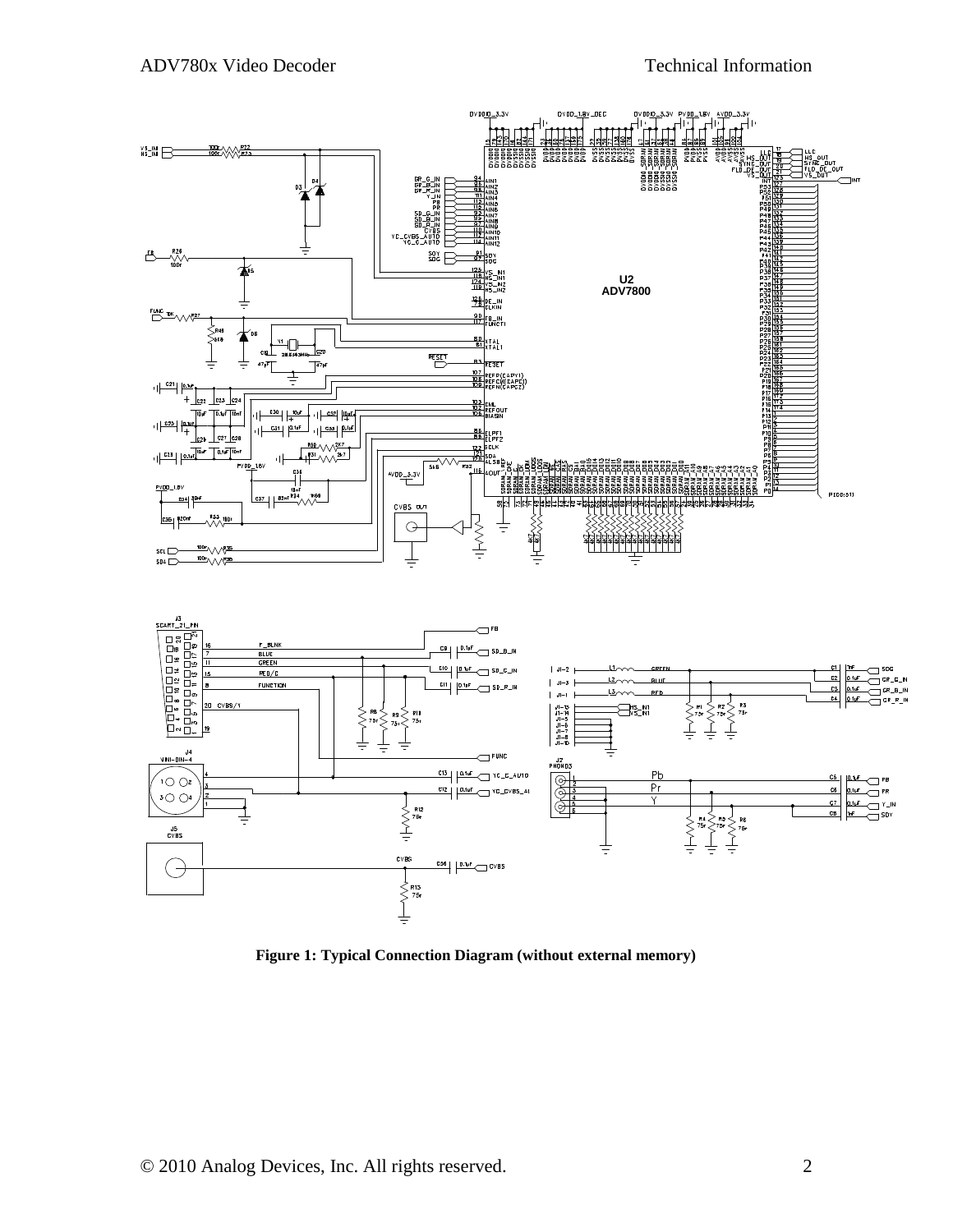## **Software Changes**

A number of software changes are required for correct operation with external memory disconnected:

- ADV7800 memory pins should be tristated.
	- IO Map Register 0x29 bit [4] should be set to 1.
- $\bullet$
- Disable 3D comb, 3D DNR, Frame TBC.
	- SDP Map Register 0x12 bit [0], [1], and [2] respectively should be set to 0.
- Disable clock to external memory. This is recommended to give lower power consumption.
	- IO Map Register 0x39 bit [6] should be set to 1.
- Disable Y\_2D\_PK\_EN. This control enables 2D detail enhancements for 2D combed areas of image in 3D comb modes. This should only be used in a 3D application.
	- SDP Map Register 0x0E bit [4] should be set to 0.